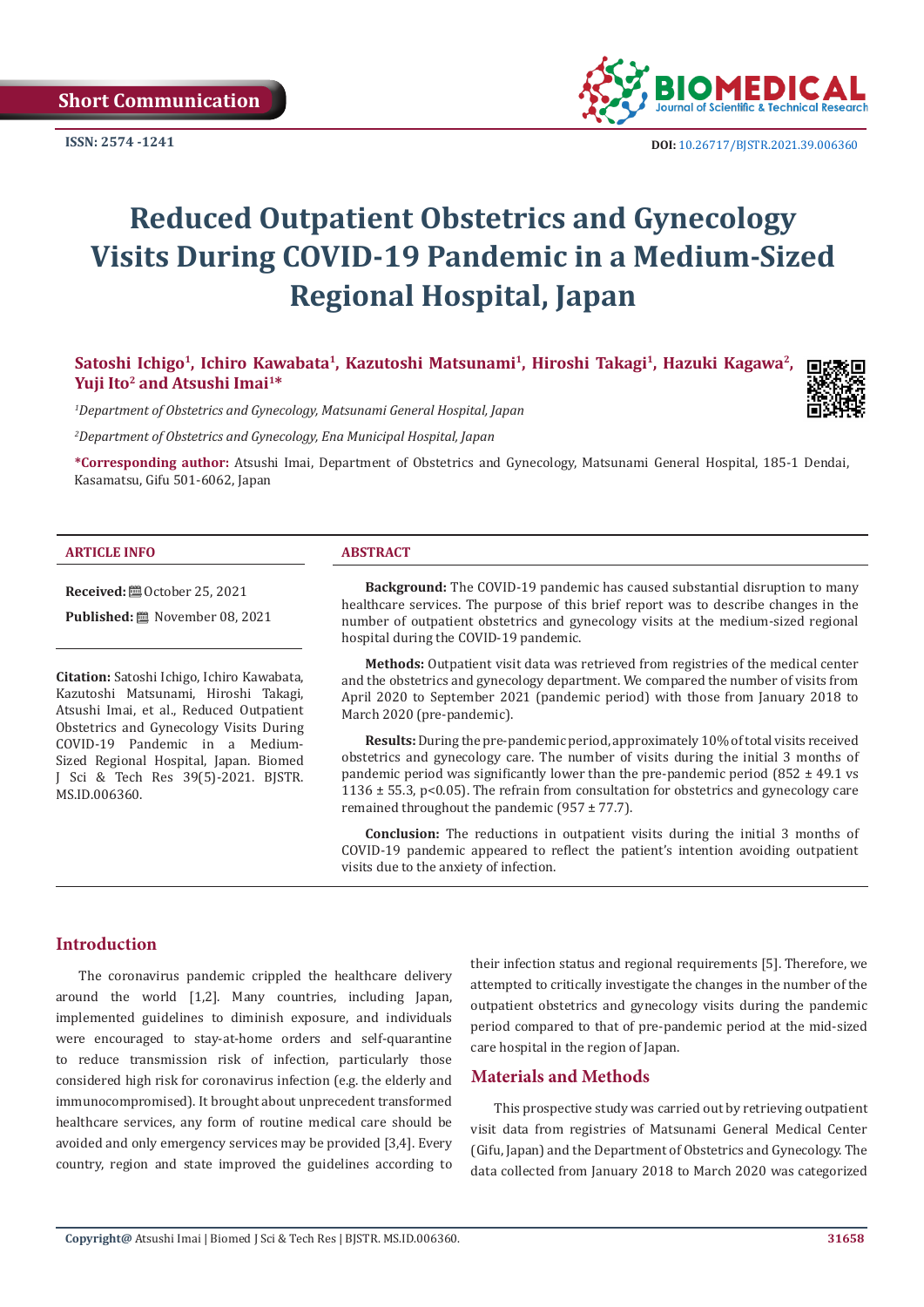into the pre-pandemic period and the data from April 2020 to September 2021 was grouped into the pandemic period. The statistical analysis was performed with Student's t-test, and a P-value of <0.05 was considered significant.

## **Results**

Total number of outpatient visits during the initial 3 months of COVID-19 pandemic decreased by17.3 % (from 20643 ±871.1 to 17088 ±886.0 per month, p<0.05) compared to before COVID-19 pandemic (January 2018 to March 2020) (Figure1). There was no significant gender difference in pre-pandemic and pandemic periods. During the pre-pandemic period, approximately 10% of total visits received obstetrics and gynecologic care (Figure 2). The number during the initial 3 months of COVID-19 pandemic was significantly lower than the pre-pandemic period  $(852 \pm 49.1 \text{ vs } 10^{-19})$ 1136  $\pm$  55.3, p<0.05). The refrain from consultation for obstetrics and gynecologic consultations had a slight tendency to remain throughout pandemic period (means of 957 ± 77.7).



**Figure 1:** Medical center outpatient visits.



**Figure 2:** Obstetrics and gynecology outpatient visit.

# **Discussion**

This retrospective study was designed to investigate the effect of the pandemic on the changing trends of obstetrics and gynecology outpatient. The analysis of patients in the pre-pandemic would reflect the usual pattern of cases attending our regional center and the drops in outpatient visits during the initial 3 months of COVID-19 pandemic seemed to more premiant than that of total institutional visits (17.3% vs 25.0%). This was followed by gradual relaxations that led to resumption of healthcare visits even under pandemic.

Restriction of movement during the initial 3 months of pandemic period prevented the patients from seeking prompt obstetrics and gynecology-related care and inability to receive the required treatment. Similar changing trend were also noticed in emergency or cancer cares [6-9]. In addition, patient may also intentionally avoid visiting hospitals due to scary infections. Awareness about the restriction of obstetrics and gynecology services during the initial pandemic period may lead to resumption of healthcare visits even under pandemic. Limitations of this study include that we did not categorize emergency, urgent and elective and that we did not